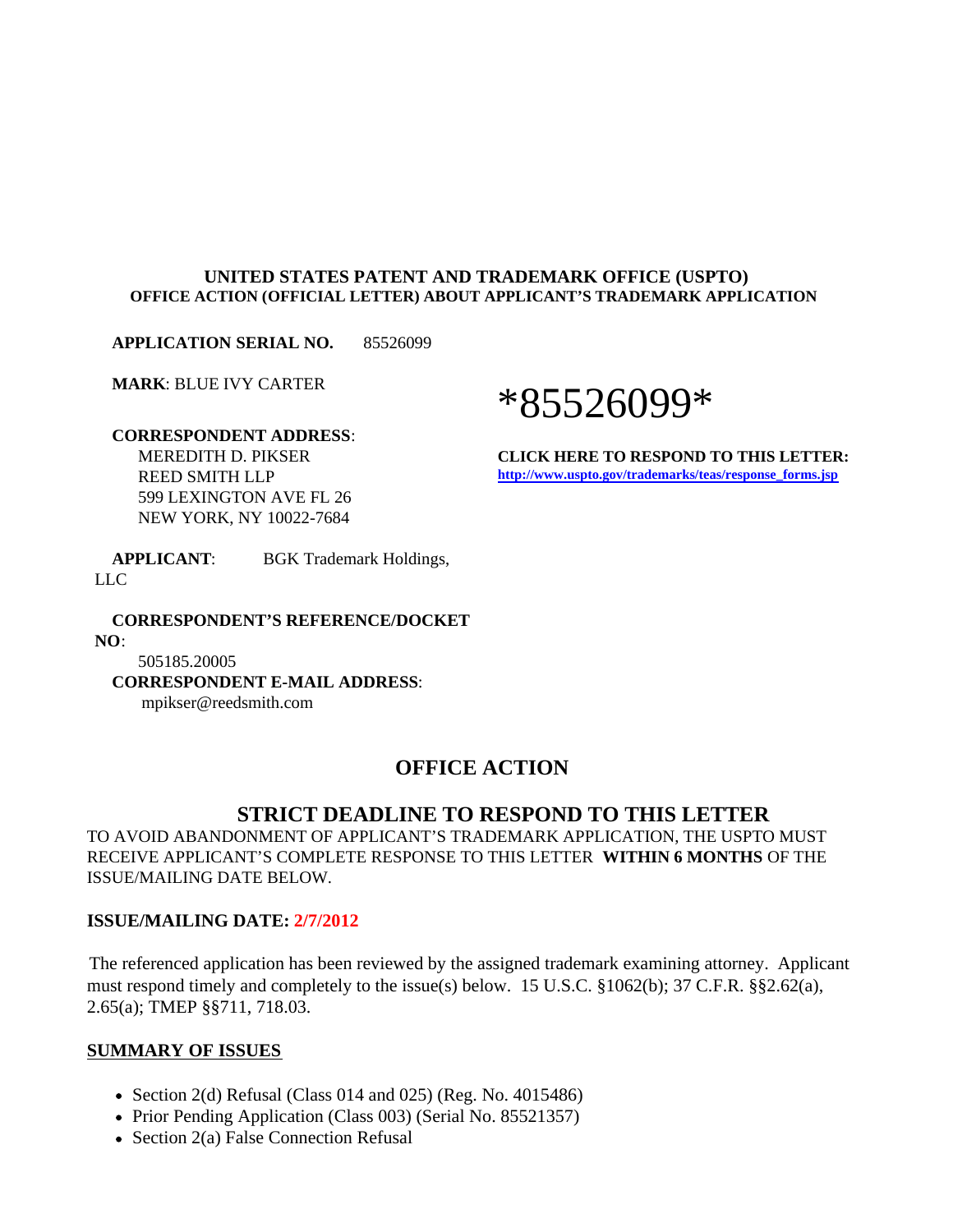- Section  $2(c)$  Name of a Living Individual Refusal
- Request for Information Requirement
- Identification and Classification of Goods Requirement

## **SECTION 2(d) REFUSAL – LIKELIHOOD OF CONFUSION (Classes 014 and 025 Only)**

Registration of the applied-for mark is refused **for Classes 014 and 025** because of a likelihood of confusion with the mark in U.S. Registration No. 4015486. Trademark Act Section 2(d), 15 U.S.C. §1052(d); *see* TMEP §§1207.01 *et seq.* See the enclosed registration.

Taking into account the relevant *du Pont* factors, a likelihood of confusion determination in this case involves a two-part analysis. *See In re E. I. du Pont de Nemours & Co.*, 476 F.2d 1357, 1361-62, 177 USPQ 563, 567 (C.C.P.A. 1973); *In re 1st USA Realty Prof'ls Inc.* , 84 USPQ2d 1581, 1584 (TTAB 2007); *see also In re Dixie Rests. Inc.*, 105 F.3d 1405, 1406-07, 41 USPQ2d 1531, 1533 (Fed. Cir. 1997). The marks are compared for similarities in their appearance, sound, connotation and commercial impression. TMEP §§1207.01, 1207.01(b). The goods and/or services are compared to determine whether they are similar or commercially related or travel in the same trade channels. *See Herbko Int'l, Inc. v. Kappa Books, Inc.*, 308 F.3d 1156, 1164-65, 64 USPQ2d 1375, 1380 (Fed. Cir. 2002); *Han Beauty, Inc. v. Alberto-Culver Co.*, 236 F.3d 1333, 1336, 57 USPQ2d 1557, 1559 (Fed. Cir. 2001); TMEP §§1207.01, 1207.01(a)(vi).

The applicant's mark is BLUE IVY CARTER for

Class 014: Key chains and key rings of precious metal; fine and costume jewelry, clocks and watches

Class 025: Clothing for adults, infants and toddlers, namely, shoes, shirts, pants, dresses, vest, undergarments, coats, jackets, shorts, sweatshirts, sweatpants, sweaters, blouses; clothing accessories, namely, belts, scarves, socks, gloves, earmuffs, hats, caps, tights, stockings, pantyhose, baby layettes for clothing, plastic baby bibs; footwear, headwear

The registrant's mark is BLUE IVY (with design) for Retail store services featuring clothing, jewelry, home and clothing accessories, and giftware.

## **Comparison of the Marks**

In a likelihood of confusion determination, the marks are compared for similarities in their appearance, sound, meaning or connotation, and commercial impression. *In re E. I. du Pont de Nemours & Co.*, 476 F.2d 1357, 1361, 177 USPQ 563, 567 (C.C.P.A. 1973); TMEP §1207.01(b)-(b)(v). Similarity in any one of these elements may be sufficient to find the marks confusingly similar. *In re White Swan Ltd.*, 8 USPQ2d 1534, 1535 (TTAB 1988); *see In re 1st USA Realty Prof'ls, Inc.* , 84 USPQ2d 1581, 1586 (TTAB 2007); TMEP §1207.01(b).

The applicant's mark BLUE IVY CARTER NYC, is similar to the registered mark BLUE IVY (with design), because both contain the term BLUE IVY. Although each mark contains additional elements, marks may be confusingly similar in appearance where there are similar terms or phrases or similar parts of terms or phrases appearing in both applicant's and registrant's mark. *See Crocker Nat'l Bank v. Canadian Imperial Bank of Commerce*, 228 USPQ 689 (TTAB 1986), *aff'd sub nom. Canadian Imperial Bank of Commerce v. Wells Fargo Bank, Nat'l Ass'n* , 811 F.2d 1490, 1 USPQ2d 1813 (Fed. Cir. 1987) (COMMCASH and COMMUNICASH); *In re Phillips-Van Heusen Corp.*, 228 USPQ 949 (TTAB 1986) (21 CLUB and "21" CLUB (stylized)); *In re Corning Glass Works*, 229 USPQ 65 (TTAB 1985)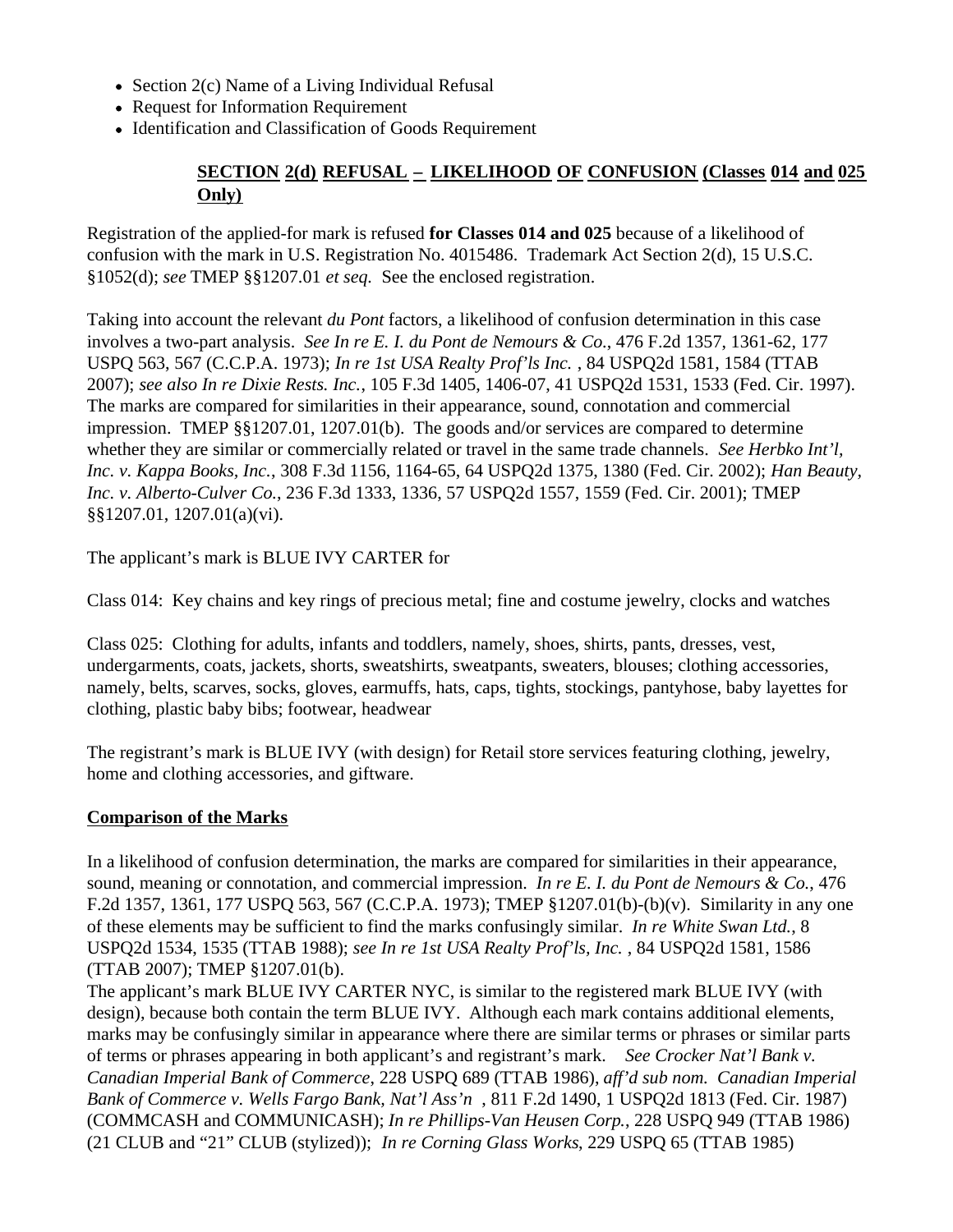(CONFIRM and CONFIRMCELLS); *In re Collegian Sportswear Inc.*, 224 USPQ 174 (TTAB 1984) (COLLEGIAN OF CALIFORNIA and COLLEGIENNE); *In re Pellerin Milnor Corp.*, 221 USPQ 558 (TTAB 1983) (MILTRON and MILLTRONICS); *In re BASF A.G.*, 189 USPQ 424 (TTAB 1975) (LUTEXAL and LUTEX); TMEP §1207.01(b)(ii)-(iii). Here BLUE IVY is the common term in the marks and may cause confusion as to source.

#### **Comparison of the Goods and Services**

The goods and services of the parties need not be identical or directly competitive to find a likelihood of confusion. *See Safety-Kleen Corp. v. Dresser Indus., Inc.*, 518 F.2d 1399, 1404, 186 USPQ 476, 480 (C.C.P.A. 1975); TMEP §1207.01(a)(i). Rather, it is sufficient to show that because of the conditions surrounding their marketing, or because they are otherwise related in some manner, the goods and/or services would be encountered by the same consumers under circumstances such that offering the goods and/or services under confusingly similar marks would lead to the mistaken belief that they come from, or are in some way associated with, the same source. *In re Iolo Techs., LLC*, 95 USPQ2d 1498, 1499 (TTAB 2010); *see In re Martin's Famous Pastry Shoppe, Inc.* , 748 F.2d 1565, 1566-68, 223 USPQ 1289, 1290 (Fed. Cir. 1984); TMEP §1207.01(a)(i).

The applicant's goods are closely related to the registrant's services, as one is clothing and jewelry and the other is a retail store service providing clothing and jewelry. The use of similar marks on or in connection with both products and retail-store services has been held likely to cause confusion where the evidence showed that the retail-store services featured the same type of products. *See In re Thomas*, 79 USPQ2d 1021, 1023 (TTAB 2006) (holding the use of similar marks both for jewelry and for retailjewelry and mineral-store services was likely to cause confusion); *In re Peebles Inc.*, 23 USPQ2d 1795, 1796 (TTAB 1992) (holding the use of nearly identical marks both for coats and for retail outlets featuring camping and mountain climbing equipment, including coats, was likely to cause confusion, noting that "there is no question that store services and the goods which may be sold in that store are related goods and services for the purpose of determining likelihood of confusion"); *In re U.S. Shoe Corp.*, 8 USPQ2d 1938, 1939 (TTAB 1988) (holding the use of nearly identical marks both for leather cowboy boots and for retail western-, outdoor-, and leisure-clothing-store services featuring boots was likely to cause confusion); TMEP §1207.01(a)(ii).

Accordingly, because confusion as to source is likely, registration is refused under Trademark Action Section 2(d) based on a likelihood of confusion.

The attached Internet evidence consists of websites for retailers providing retail store services featuring clothing and/or jewlery, and the clothing and/or jewelry itself under the same mark. This evidence establishes that the same entity provides the relevant goods and markets the services under the same mark.

 Therefore, applicant's and registrant's goods and services are considered related for likelihood of confusion purposes. *See, e.g., In re Davey Prods. Pty Ltd.*, 92 USPQ2d 1198, 1202-04 (TTAB 2009); *In re Toshiba Med. Sys. Corp.*, 91 USPQ2d 1266, 1268-69, 1271-72 (TTAB 2009).

Evidence obtained from the Internet may be used to support a determination under Section 2(d) that goods and/or services are related. *See, e.g., In re G.B.I. Tile & Stone, Inc.*, 92 USPQ2d 1366, 1371 (TTAB 2009); *In re Paper Doll Promotions, Inc.*, 84 USPQ2d 1660, 1668 (TTAB 2007).

The overriding concern is not only to prevent buyer confusion as to the source of the goods and/or services, but to protect the registrant from adverse commercial impact due to use of a similar mark by a newcomer. *See In re Shell Oil Co.*, 992 F.2d 1204, 1208, 26 USPQ2d 1687, 1690 (Fed. Cir. 1993). Therefore, any doubt regarding a likelihood of confusion determination is resolved in favor of the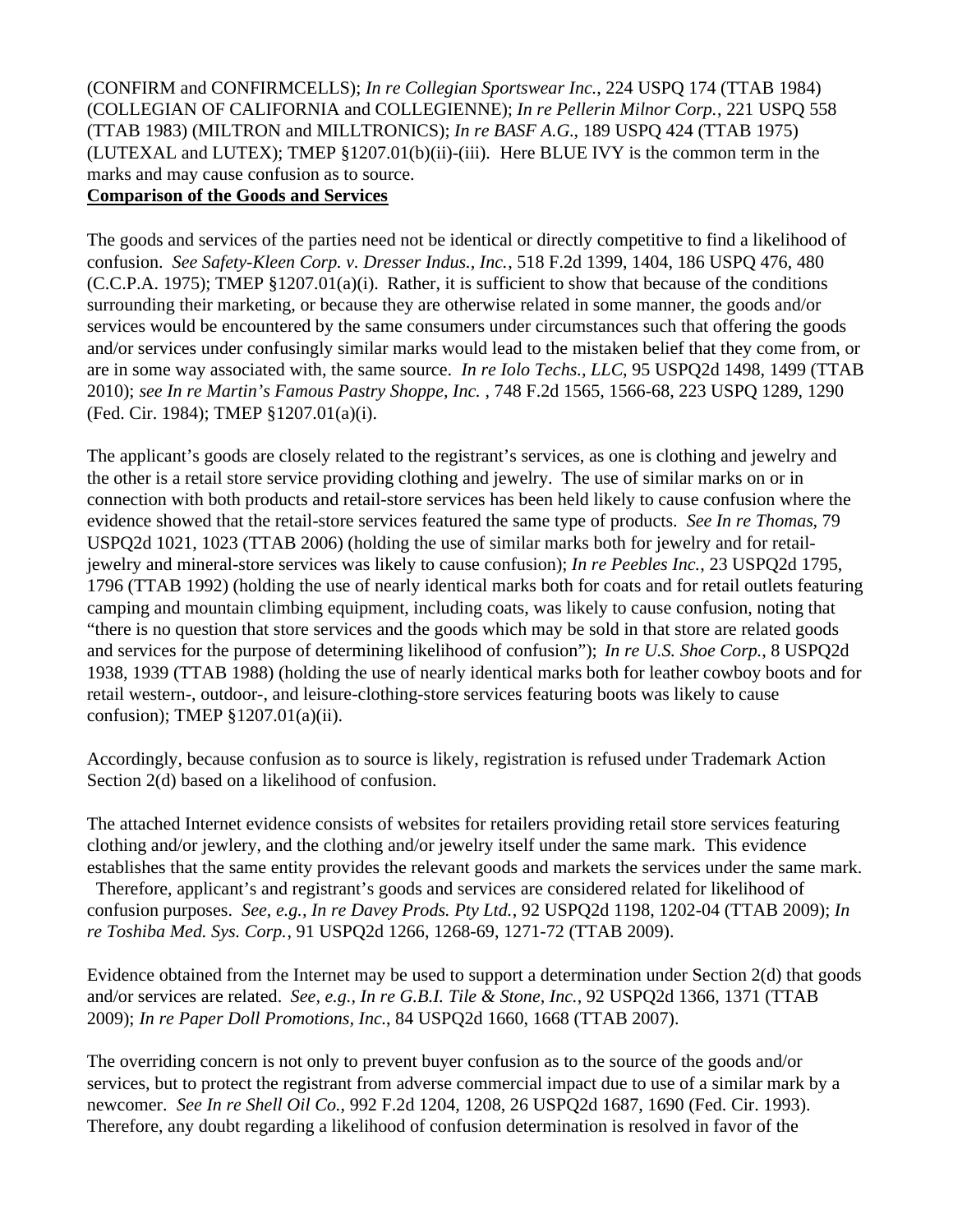registrant. TMEP §1207.01(d)(i); *see Hewlett-Packard Co. v. Packard Press, Inc.*, 281 F.3d 1261, 1265, 62 USPQ2d 1001, 1003 (Fed. Cir. 2002); *In re Hyper Shoppes (Ohio), Inc.*, 837 F.2d 463, 464-65, 6 USPQ2d 1025, 1025 (Fed. Cir. 1988).

## **EARLIER FILED APPLICATION MAY BE BAR TO REGISTRATION (Class 003 Only)**

The filing date of pending Application Serial No. 85521357 precedes applicant's filing date. See attached referenced application. If the mark in the referenced application registers, applicant's mark may be refused registration **for Class 003 only** under Trademark Act Section 2(d) because of a likelihood of confusion between the two marks. *See* 15 U.S.C. §1052(d); 37 C.F.R. §2.83; TMEP §§1208 *et seq.* Therefore, upon receipt of applicant's response to this Office action, action on this application may be suspended pending final disposition of the earlier-filed referenced application.

In response to this Office action, applicant may present arguments in support of registration by addressing the issue of the potential conflict between applicant's mark and the mark in the referenced application. Applicant's election not to submit arguments at this time in no way limits applicant's right to address this issue later if a refusal under Section 2(d) issues.

Applicant should note the following additional ground for refusal.

## **SECTION 2(a) FALSE CONNECTION – REFUSAL**

Registration is refused because the applied-for mark consists of or includes matter which may falsely suggest a connection with BLUE IVY CARTER. Although BLUE IVY CARTER is not connected with the goods provided by applicant under the applied-for mark, BLUE IVY CARTER is so famous that consumers would presume a connection. Trademark Act Section 2(a), 15 U.S.C. §1052(a); *see* TMEP §§1203.03, 1203.03(e). *See generally Univ. of Notre Dame du Lac v. J.C. Gourmet Food Imps. Co.*, 703 F.2d 1372, 217 USPQ 505 (Fed. Cir. 1983); *In re Cotter & Co.*, 228 USPQ 202 (TTAB 1985); *Buffett v. Chi-Chi's, Inc.* , 226 USPQ 428 (TTAB 1985).

The following is required for a showing of false connection under Trademark Act Section 2(a):

1) The mark sought to be registered is the same as, or a close approximation of, the name or identity previously used by another person or institution;

2) The mark would be recognized as such, in that it points uniquely and unmistakably to that person or institution;

3) The person or institution identified in the mark is not connected with the goods sold or services performed by applicant under the mark; and

4) The fame or reputation of the named person or institution is of such a nature that a connection with such person or institution would be presumed when applicant's mark is used on its goods and/or services.

*In re Peter S. Herrick, P.A.*, 91 USPQ2d 1505, 1507 (TTAB 2009); *In re MC MC S.r.l.*, 88 USPQ2d 1378, 1379 (TTAB 2008); TMEP §1203.03(e); *see also Univ. of Notre Dame du Lac v. J.C. Gourmet Food Imps. Co.*, 703 F.2d 1372, 1375-77, 217 USPQ 505, 508-10 (Fed. Cir. 1983) (providing foundational principles for the current four-part test used to determine the existence of a false connection).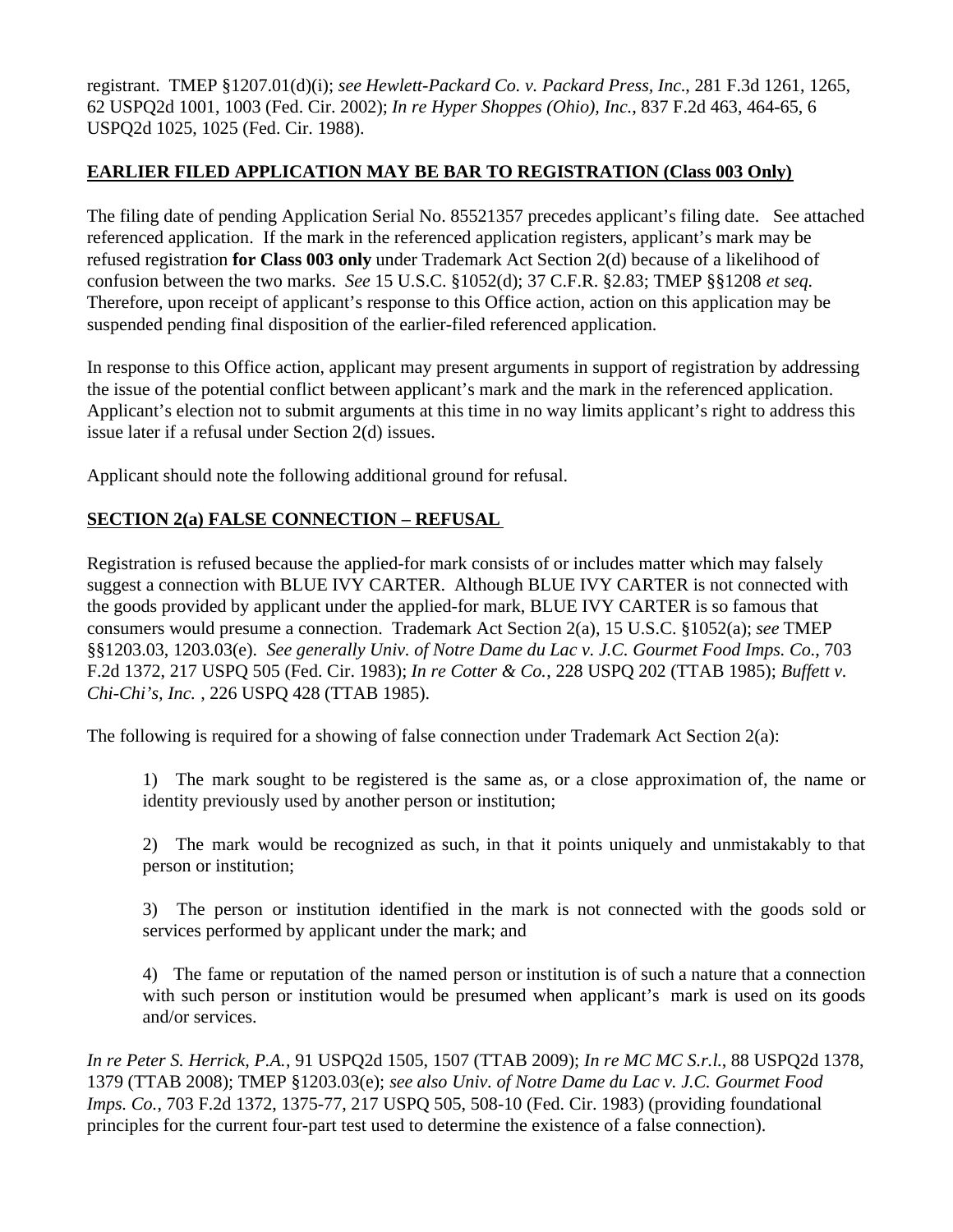Please see attached third party evidence showing BLUE IVY CARTER to be a famous infant whose parents are singer Beyoncé and rap artist Jay-Z. This evidence shows BLUE IVY CARTER is a famous individual. As Applicant's mark contains the term BLUE IVY CARTER, the fame of the individual is of such a nature consumers will see a connection between them and applicant's mark. Additionally, as the attached evidence demonstrates, the purchasing public is aware of celebrities promoting and sponsoring lines of fashion in their names. Thus there will be a presumption, though incorrect, that a line of goods and services bearing the name BLUE IVY CARTER, is connected with the child though through the control of her parents.

The examining attorney acknowledges the Application has been signed by Beyoncé Knowles; however, the Office cannot presume the connection. Applicant must state for the record the relationship between the Applicant (BGK Trademark Holdings, LLC) and BLUE IVY CARTER.

Applicant should note the following additional ground for refusal.

## **SECTION 2(c) NAME IDENTIFYING A PARTICLUAR INDIVIDUAL**

Registration is refused because the applied-for mark consists of or includes a name, portrait, or signature identifying a particular living individual whose written consent to register the mark is not of record. Trademark Act Section 2(c), 15 U.S.C. §1052(c); TMEP §1206; *see, e.g.*, *In re Hoefflin*, 97 USPQ2d 1174 (TTAB 2010).

For purposes of Section 2(c), a name in a mark identifies a particular living individual if the person bearing the name will be associated with the mark as used on the goods because he or she (1) is "so well known that the public would reasonably assume [a] connection" or (2) is "publicly connected with the business in which the mark is being used." *In re Hoefflin*, 97 USPQ2d 1174, 1175-76 (TTAB 2010); *see also Krause v. Krause Publ'ns, Inc.* , 76 USPQ2d 1904, 1909-10 (TTAB 2005); *In re Sauer*, 27 USPQ2d 1073, 1075 (TTAB 1994).

As stated above, BLUE IVY CARTER is a famous individual, who is so well known that the public would reasonably assume a connection. Applicant is again referred to the evidence demonstrating that the purchasing public would assume this connection exists because of the trade practice of celebrities promoting or sponsoring their own line of cosmetics and clothing.

The refusal under Section  $2(c)$  will be withdrawn if applicant provides the following:

1) A statement that the name shown in the mark identifies **BLUE IVY CARTER**, a living individual whose consent is of record; and

2) A written consent, personally signed by the individual whose name, signature, or portrait appears in the mark, authorizing applicant to register the identifying matter as a trademark with the USPTO (e.g., "I, **BLUE IVY CARTER**, consent to the use and registration of my name as a trademark and/or service mark with the USPTO").

*See* TMEP §§813, 813.01(a), 1206.04(a).

Applicant is advised that the written consent must include a statement of the party's consent to applicant's *registration*, and not just the *use*, of the identifying matter as a trademark. *See Krause v. Krause Publ'ns, Inc.* , 76 USPQ2d 1904, 1912-13 (TTAB 2005); *In re New John Nissen Mannequins*, 227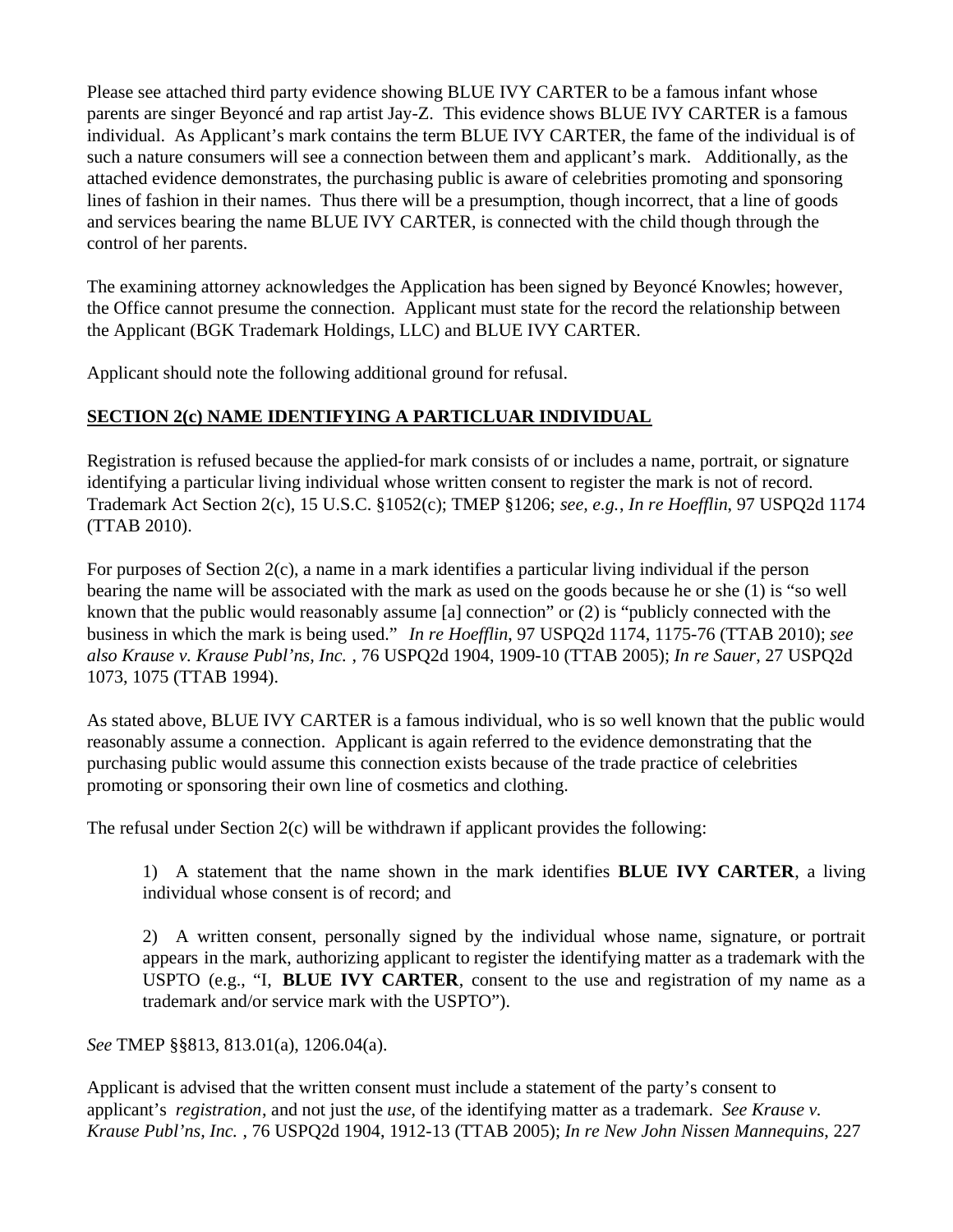USPQ 569, 571 (TTAB 1985); *Reed v. Bakers Eng'g & Equip. Co.* , 100 USPQ 196, 199 (PTO 1954); TMEP §1206.04(a).

The examining attorney notes BLUE IVY CARTER is a minor. If the record indicates that the person whose name or likeness appears in the mark is a minor, the question of who should sign the consent depends on state law. If the minor can validly enter into binding legal obligations, and can sue or be sued, in the state in which he or she is domiciled, then the minor may sign the consent. Otherwise, the consent should be signed by a parent or legal guardian, clearly setting forth his or her status as a parent or legal guardian. See TMEP §803.01 regarding the filing of an application in the name of a minor.

Although applicant's mark has been refused registration, applicant may respond to the refusal(s) by submitting evidence and arguments in support of registration.

If applicant chooses to respond to the refusal(s) to register, then applicant must also respond to the following requirement(s).

## **INFORMALITIES**

## **REQUEST FOR INFORMATION**

Due to the notoriety of the institution or person named in the mark, and the fact that there is no information in the application record regarding a connection with applicant, applicant must specify whether the person or institution named in the mark has any connection with applicant's goods and services, and if so, must describe the nature and extent of that connection. *See* 37 C.F.R. §2.61(b); TMEP §1203.03(e).

Failure to respond to a request for information can be grounds for refusing registration. TMEP §814; *see In re Cheezwhse.com, Inc.*, 85 USPQ2d 1917, 1919 (TTAB 2008); *In re DTI P'ship LLP* , 67 USPQ2d 1699, 1701-02 (TTAB 2003). Merely stating that information about the goods are available on applicant's website is an inappropriate response to a request for additional information, and is insufficient to make the relevant information of record. *See In re Planalytics, Inc.*, 70 USPQ2d 1453, 1457-58 (TTAB 2004).

## **IDENTIFICATION AND CLASSIFICATION OF GOODS**

The identification of goods is indefinite and must be clarified. *See* TMEP §1402.01. Applicant must specify the common commercial or generic name for the goods. If there is no common commercial or generic name, applicant must describe the product and intended consumer as well as its main purpose and intended uses.

Classes 003, 006, 012, 014, 016, 018, 020, 021, 024, 025, 035, 041 are acceptable as written.

The current wording used to describe the goods needs clarification because of the following:

"Hair accessories, namely, electric hair-curlers" in Class 009 is indefinite as on 1-1-2012, this Class 9 electric or electrothermic apparatus entry of 4-2-1991 was transferred to Class 26 (the class of its nonelectric counterparts), and the wording "other than hand implements" was added to distinguish these goods from Class 8 hand implements, pursuant to the 10th Edition of the Nice Agreement.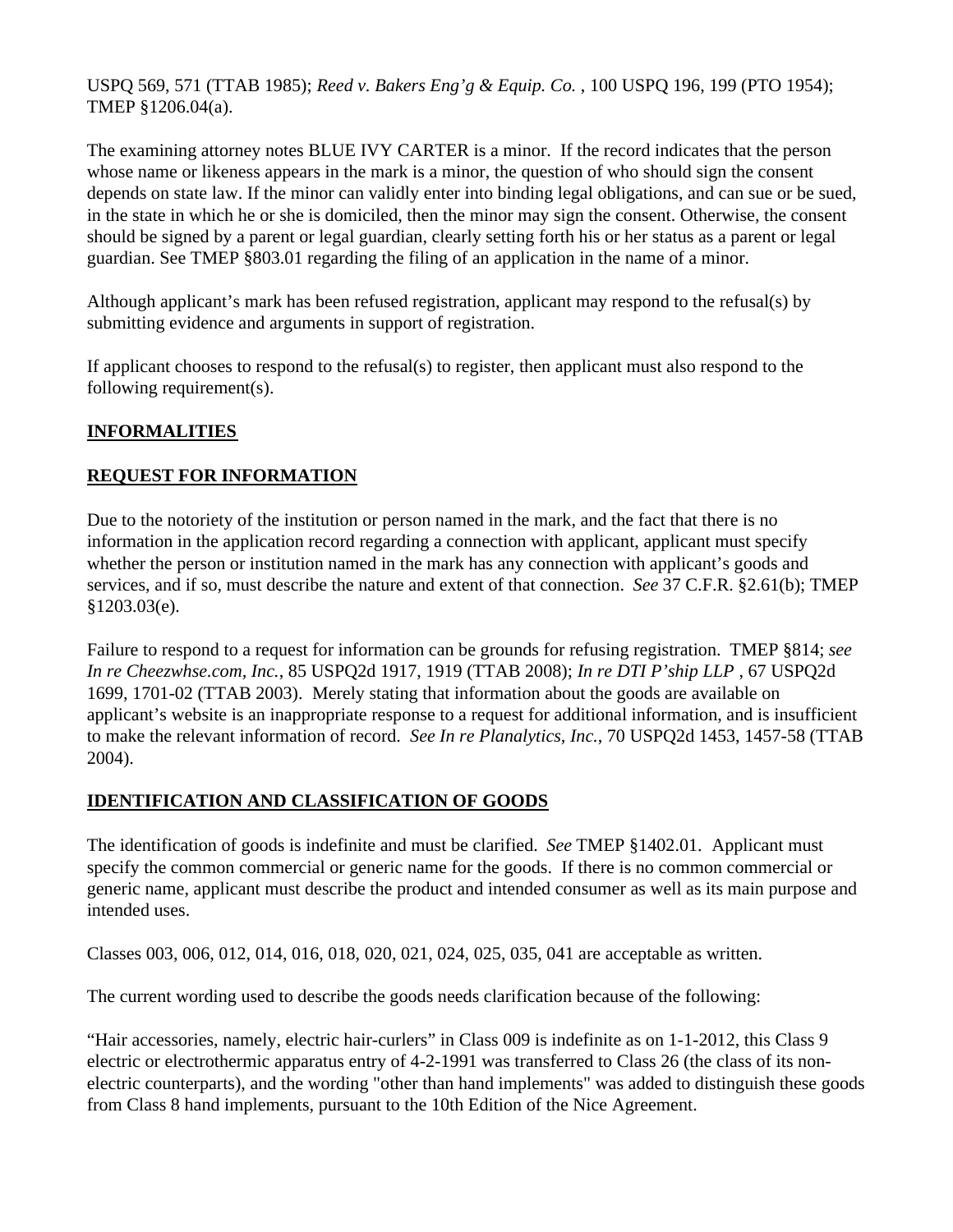"Baby teething rings," are in Class 010.

Applicant may adopt the following identification, if accurate (changes are in bold):

Class 009: DVDs, CDs, and audio and visual sound recordings featuring musical performances; musical sound recordings; computer application software for mobile phones, portable media players, and handheld computers for use in downloading music, ring tones and video games; handheld and mobile digital electronic devices, namely, tablet PCs, cellular phones, laptops, portable media players, handheld computers; cases and covers for mobile phones and mobile digital electronic devices, namely, laptops, cell phones, radio pagers, mobile computers; downloadable web-based application software in the nature of a mobile application downloadable to handheld and mobile digital electronic devices for use in downloading music, ring tones and video games; decorative magnets, eyewear, eyeglass cases; computer bags; graduated glassware

## Class 010: **Baby teething rings**

Class 026: Hair accessories, namely, hair ties, hair scrunchies, barrettes, hair bands, hair bows, hair clips, hair pins, hair ribbons, ponytail holders; novelty button; **Hair accessories, namely, electric hair curlers, other than hand implements**

Class 028: Playing cards, balls, namely, basketballs, baseballs, footballs, kick balls, rubber balls, beach balls, golf balls, hand balls, tennis balls, racquet balls, soccer balls, sport balls; dolls, baby multiple activity toys, baby rattles, baby swings

Applicant must correct the classification of the goods in the application and amend the application to classify them the International Classes shown above. 37 C.F.R. §§2.32(a)(7) and 2.85; TMEP §§1401.02(a) and 1401.03(b).

Applicant must clarify the number of classes for which registration is sought. The submitted filing fees are insufficient to cover all the classes in the application. Specifically, the application identifies goods and/or services that are classified in at least 16 international classes, however applicant paid the fee for only 15 classes.

Applicant must either: (1) restrict the application to the number of classes covered by the fee already paid, or (2) pay the required fee for each additional class. 37 C.F.R. §2.86(a)(2); TMEP §§810.0l, 1401.04, 1401.04(b) and 1403.01.

An applicant may amend an identification of goods only to clarify or limit the goods; adding to or broadening the scope of the goods is not permitted. 37 C.F.R. §2.71(a); *see* TMEP §§1402.06 *et seq.*, 1402.07 *et seq*.

For assistance with identifying and classifying goods and/or services in trademark applications, please see the online searchable *Manual of Acceptable Identifications of Goods and Services* at http://tess2.uspto.gov/netahtml/tidm.html. *See* TMEP §1402.04.